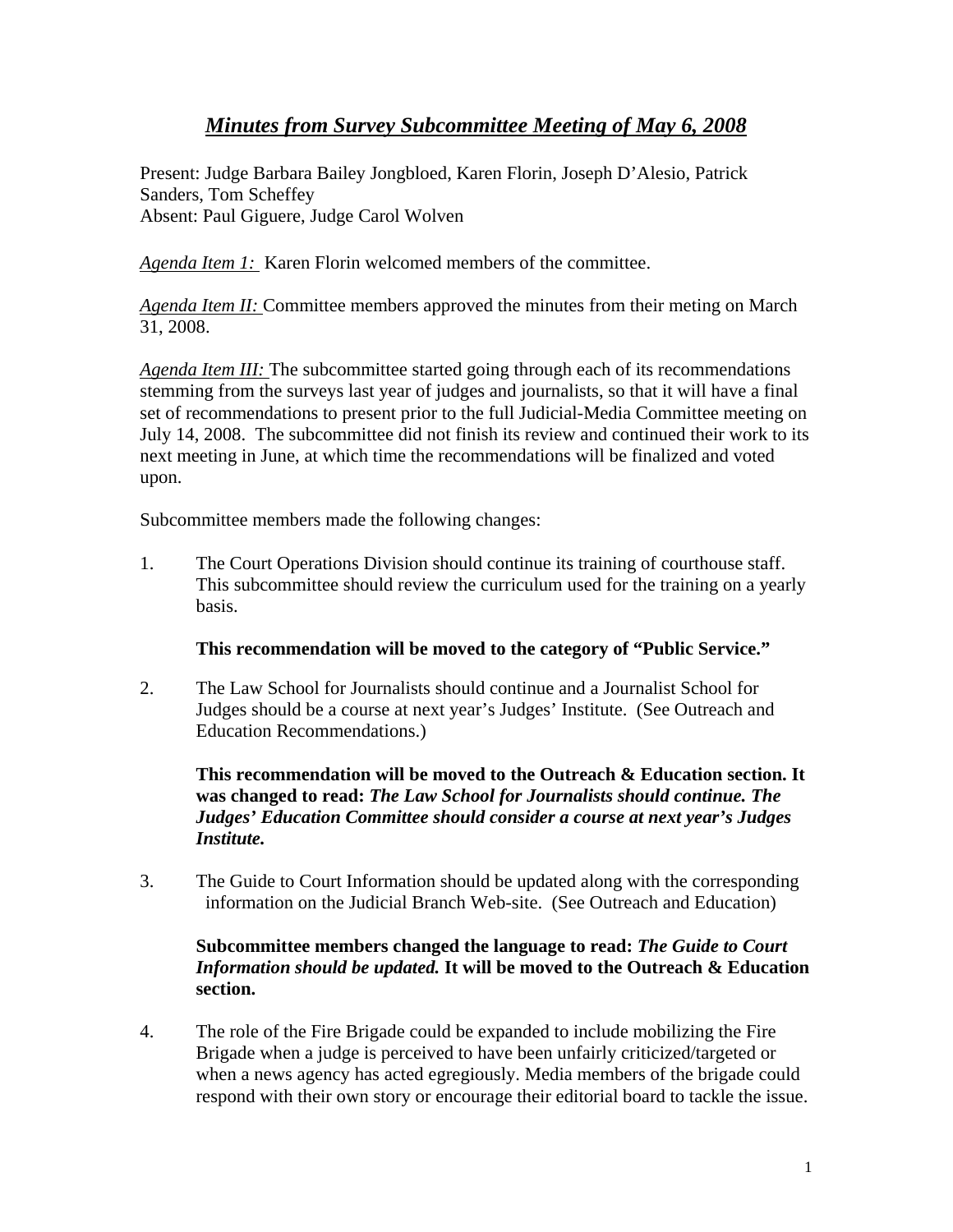**This recommendation is to be moved to the category of "Judicial/Media Relations." Subcommittee members changed it to read:** *The role of the Fire Brigade should be expanded so that it can mobilize to resolve conflict between the judiciary and the media, including instances where a judge is perceived as being unfairly criticized. The group should be equipped for both immediate response and long-term analysis and discussion of ongoing issues.* 

- A. Facilities
	- 1. Study courtroom acoustics and audio systems and make improvements to ensure that everyone in the room can hear the proceedings. The study should be conducted on a priority basis with priority given to older court facilities.
- B. Public Service
	- 1. Develop a public service/customer service incentive for clerks and other front-line employees. Encourage clerks to greet public immediately. Provide backup when lines form in clerk's office. Provide a way for public to praise/complain about the service.
	- 2. Encourage clerks to retrieve files from the courtroom soon after a case is called. perhaps at the next recess.

 The following sentence will be added to this recommendation: *Every effort should be made on the media's part to inform the clerk's office beforehand that they are interested in a case.* 

3. Provide clerks with FOI statutes. Instruct clerks that public/press usually does not, and should not have to, provide docket number when asking for a file.

**Committee members deleted this recommendation.** 

4. Create an on-line forum for feedback/suggestions from judges, judicial employees and the media.

## **This recommendation will read:** *Create a vehicle for feedback and/or suggestions from judges, judicial employees and the media.*

 5. Each court should prepare a contact list with names, phone numbers and titles of court staff. The list should be available to the public and the media.

**Subcommittee members deleted this recommendation. (The information is available on the Judicial Branch website).**

6. Reduce the price of copies produced at clerks' offices.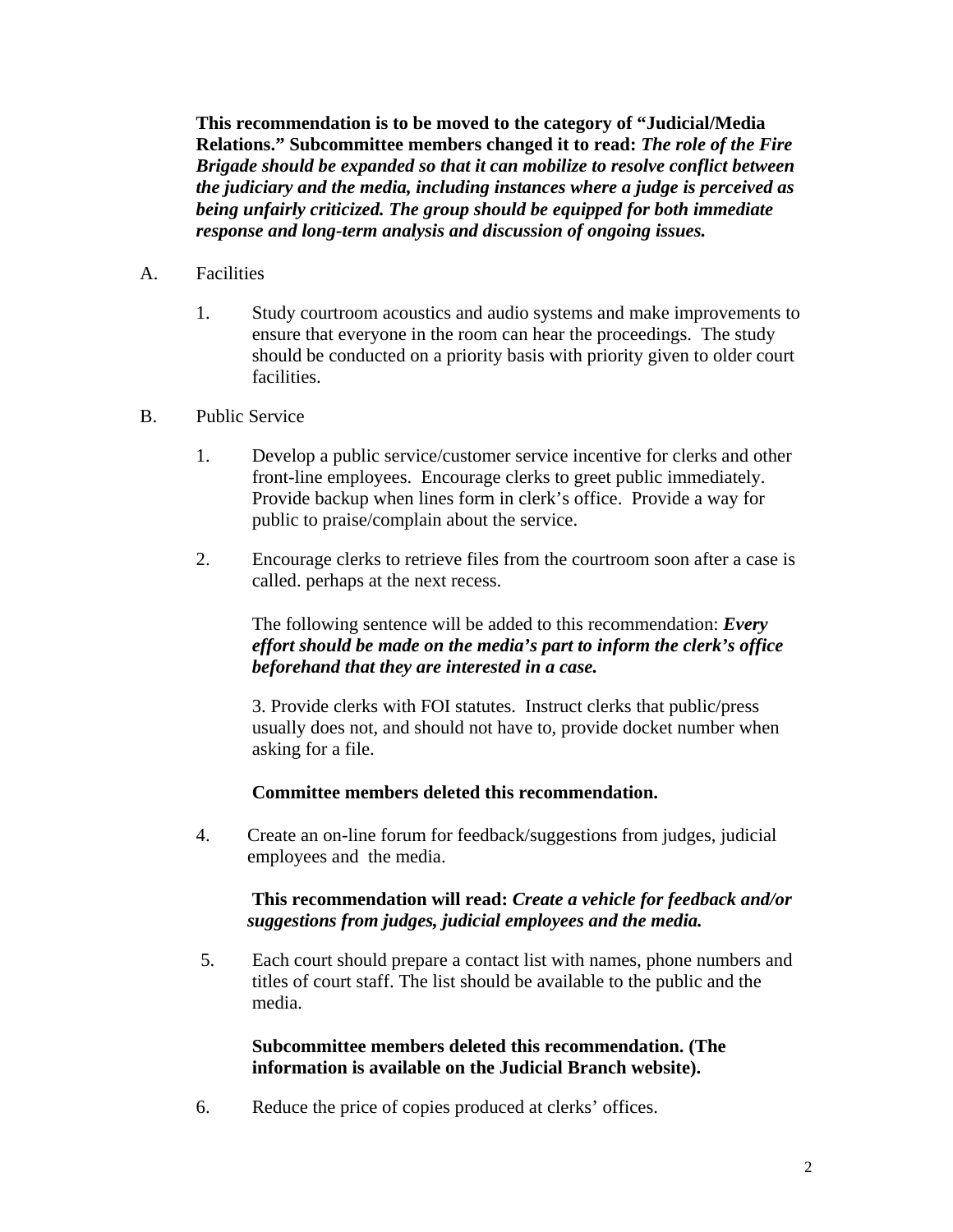### **Joe D'Alesio explained that the copying fees are set by statute. Subcommittee members changed the language to read:** *The possibility of reducing the cost of copies produced at the clerk's office should be examined.*

- C. Outreach and Education
	- 1. Expand the "frequently asked questions" section of website and Judicial publications for media. Include sealing policies and procedures, information on availability of court exhibits and a section explaining the typical contents of a court file.
	- 2. Yearly informational sessions should be conducted (primers) run by Judicial for media members interested in learning about how courthouses function generally. "Law School for Journalists."
	- 3. Create opportunities for clerks, judges and other staff to meet with media to learn about news cycles and priorities. Media could provide facility tours and be available to explain news decisions.
	- 4. Conduct a Panel Presentation of media members and judges at the Judges' Institute relating to the media:
		- a. decision making concerning editorials
		- b. degree of reliability required before publishing investigative article
		- c. decision making concerning value/need for video coverage
		- d. discussion between judges with experience having cameras in the courtroom and media members
		- e. problems encountered re: cameras in the courtroom
		- *f. Off-the-record discussions.*
	- 5. Create a media booklet consisting of a compilation of statutes and practice book rules relating to media coverage in the courthouse, including discretionary matters on which judges may differ, rules pertaining to Juvenile Court, etc.
	- 6. Promulgate suggested guidelines for judges as to procedure to follow when:
		- a. contacted by media
		- b. media coverage inaccurate/unfair
	- 7. Designate "mentors" for both judges and media members to consult when issues regarding media in the courthouse arise. "Go To" people.
- D. Judicial/Media Relations